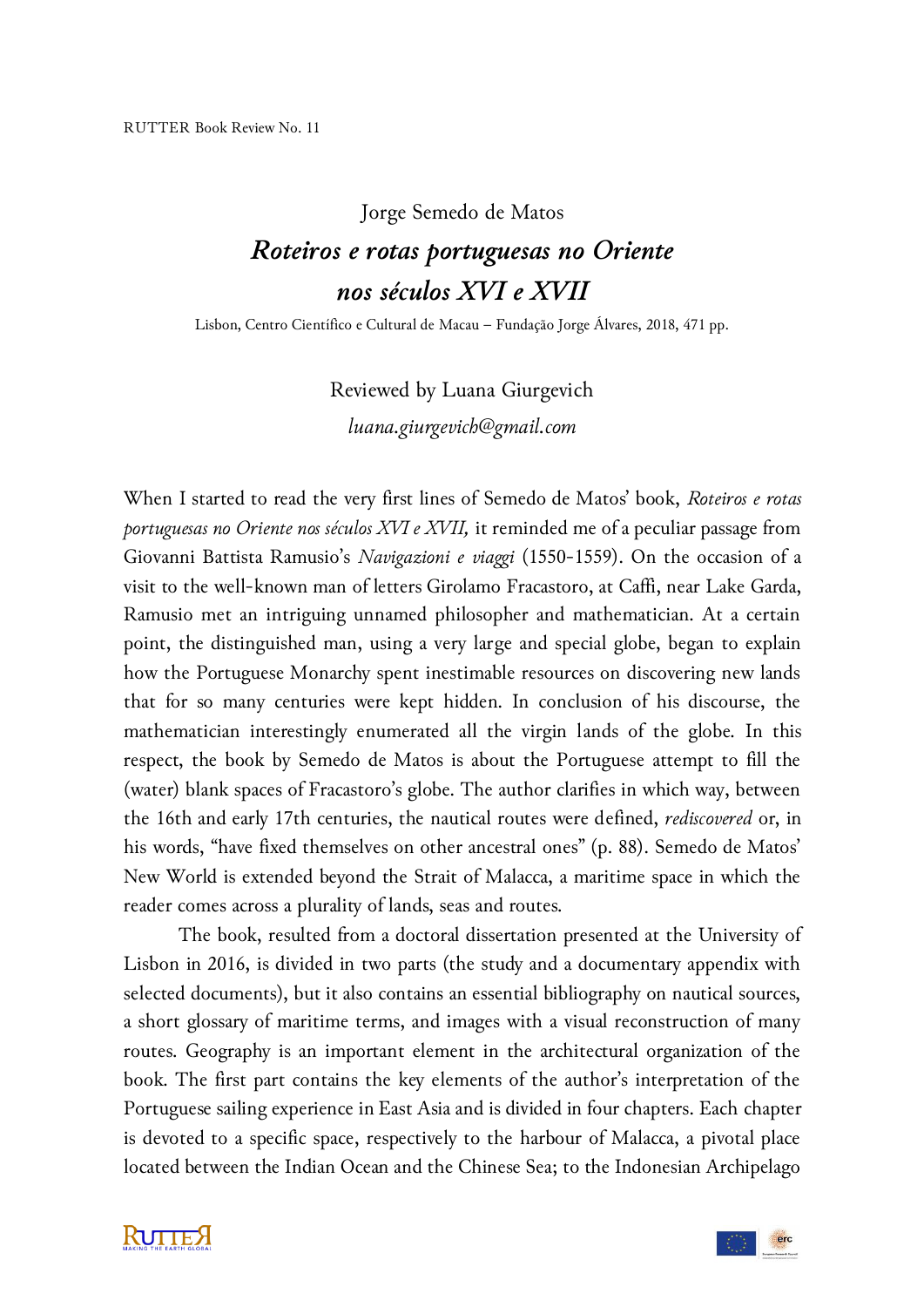between Malacca and the Moluccas; to the Chinese Sea; and to the space between China and Japan.

The most interesting aspects of the book concern the construction of route patterns to China and Japan. The author highlights the encounter of different nautical traditions and especially insists on the importance of a clandestine pattern of navigation. The official system of voyages (the rules established by the Portuguese King, the control exercised by the cosmographer and the supervision of the *Casa da Índia*) was enriched by a parallel and subterranean network developed thanks to the "personal initiative" of local pilots (and, without a doubt, of the Portuguese ones who were escaping the rules!). Frequently, the author uses the word "informal" to describe this kind of navigation. The complexity of the navigation patterns, including the recourse to local know-how, comes to the fore in many statements, as we can read when the author points out that "the first voyage of Portuguese ships to China was realized [...] with Chinese pilots boarded in Malacca" (p. 132). According to Semedo de Matos, these considerations are applicable also to the rutters production. Rutters were not always official documents and frequently remained in a private sphere. The dangers of such voyages combined with the anxiety of the pilots, evoked by Semedo de Matos, made clear how important a rutter was, especially in the "Far East labyrinth of shoals and islands" (p. 224). In the pilots' mind rutters were an indispensable instrument for navigation. The author, comparing different sailing directions, discloses the practical choices and secrets of different pilots for specific routes and alternative courses. He highlights the contingency of navigational practices and discusses meteorological aspects and weather conditions (monsoons, winds, sea currents etc.), night navigation and visibility, the presence of shallows and seabeds, the information about good and large harbours, or water colour observations. In addition to this, the narrative of Semedo de Matos is punctuated by quick explanations and captions relating to old toponyms (some of them still problematic and enigmatic) or to the spectres of lost vessels and shipwrecks, like the *Sabaia* case. The theme of the book could merit a wide readership, but sometimes the reader feels lost in the amount of data, technical issues, terminology and sources used, waiting for—perhaps—a more conceptual approach.

In the second part of his book, Semedo de Matos offers to scholars a rich *corpus*  of unpublished nautical rutters of the Far East, accurately transcribed and modernised in terms of punctuation, capitalisation and abbreviations. The author made landfall on the paper-coastline of two important private collections, both held in Portugal (the codex *Casa do Cadaval* preserved in the family palace in Muge and the codex *Castelo Melhor* of the Vasconcellos e Souza family), to which he added other two representative